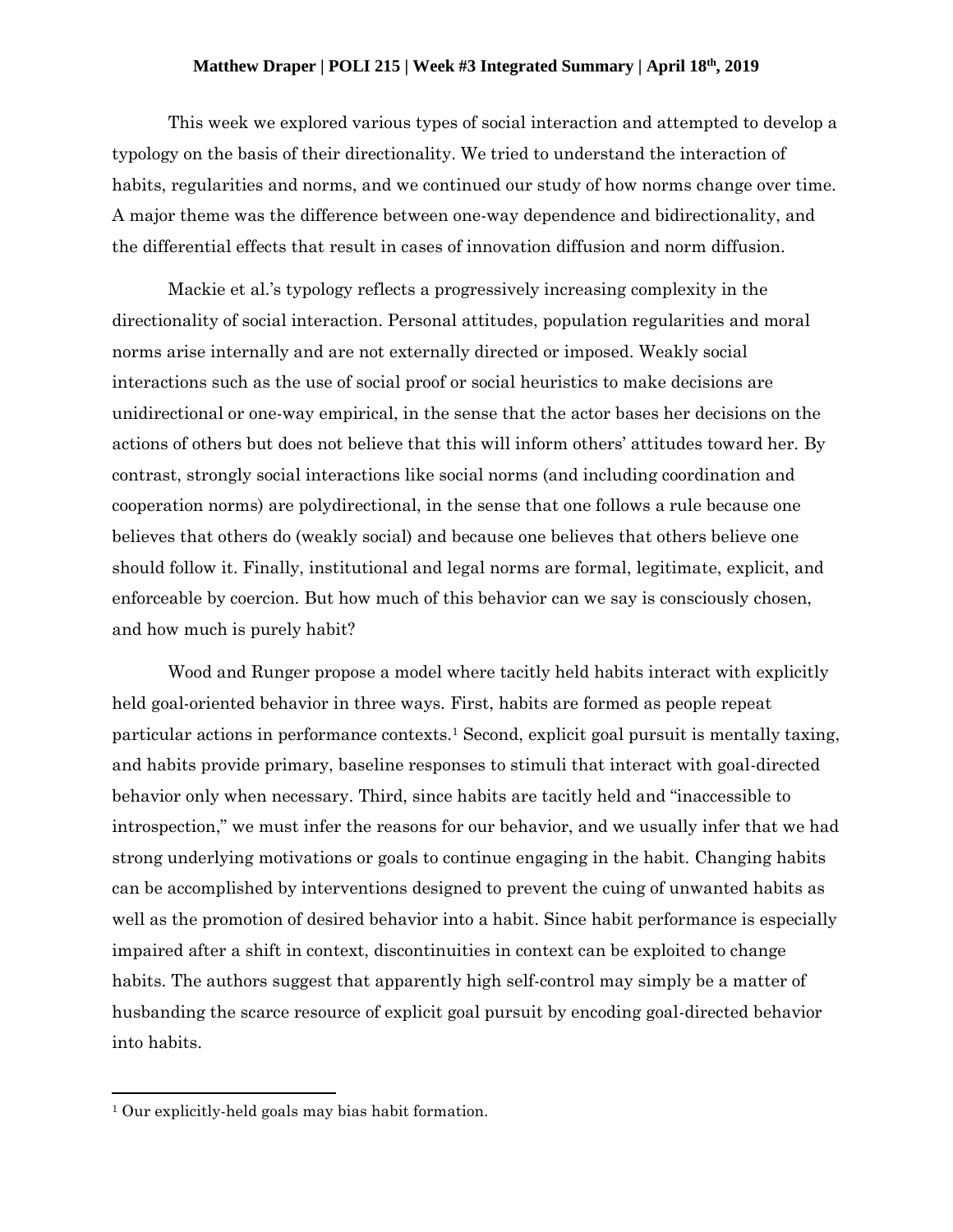We can consider norm diffusion by looking at how other ideas diffuse through populations. Everett Rogers attempts to give an explanation for differential rates of innovation diffusion, defined as the rate with which an innovation is communicated among the members of a social system. It seems that social norms may diffuse in an analogous manner. He argues that differentiation can be explained on the basis of five factors: relative advantage, compatibility, complexity, trialability and observability. Homophilous communication is more likely to occur than heterophilous communication, but at least some heterogeneity is required for innovations to exist at all, so the ideal is some but not too much heterophily. Innovations diffuse in an S-curve, with rapid diffusions showing steeper curves. The structure of a particular social system can also hinder or facilitate transmission, over and above the effects of its individual elements.<sup>2</sup> The decision to adopt or reject an innovation can be made at the individual level, collectively by a group, or imposed from above by a coercive authority. But how exactly are these decisions to adopt made?

In an attempt to answer this question, Robert Cialdini enunciates the principle of social proof, stating that we sometimes determine what is correct by reference to others' apparent beliefs about what is correct. While this heuristic is often useful, it can be manipulated, and Cialdini gives the examples of canned laugh tracks and advertising language like "fastest-growing" or "best-selling". He cites research showing that the best way to disabuse someone of a phobia is to show them social proof of multiple similarlysituated peers undergoing the experience. We are most likely to accept social proof in ambiguous situations where we are unsure of ourselves. When most people in a given situation are looking to one another for social proof, a bizarre feedback mechanism can develop, which Cialdini calls "pluralistic ignorance. Cialdini stresses that social proof is most operative when the others are similar to us and we have no alternatives, instancing the Jonestown mass suicides and the Werther effect in nineteenth century Europe.

In contrast to Rogers' purposive account of innovation diffusion, Paul Harris argues that cognitive development in young children is necessarily open-ended rather than progressive, with no inevitable march toward objectivity and enlightenment. Indeed, children often incorporate culturally-specific beliefs about origin and purpose completely on

l

<sup>2</sup> It is interesting that Rogers defines many of his variables (rate of adoption, for instance) by reference to "innovation in a system, rather than for an individual as the unit of analysis". This move sets up a conflict with methodological individualism.